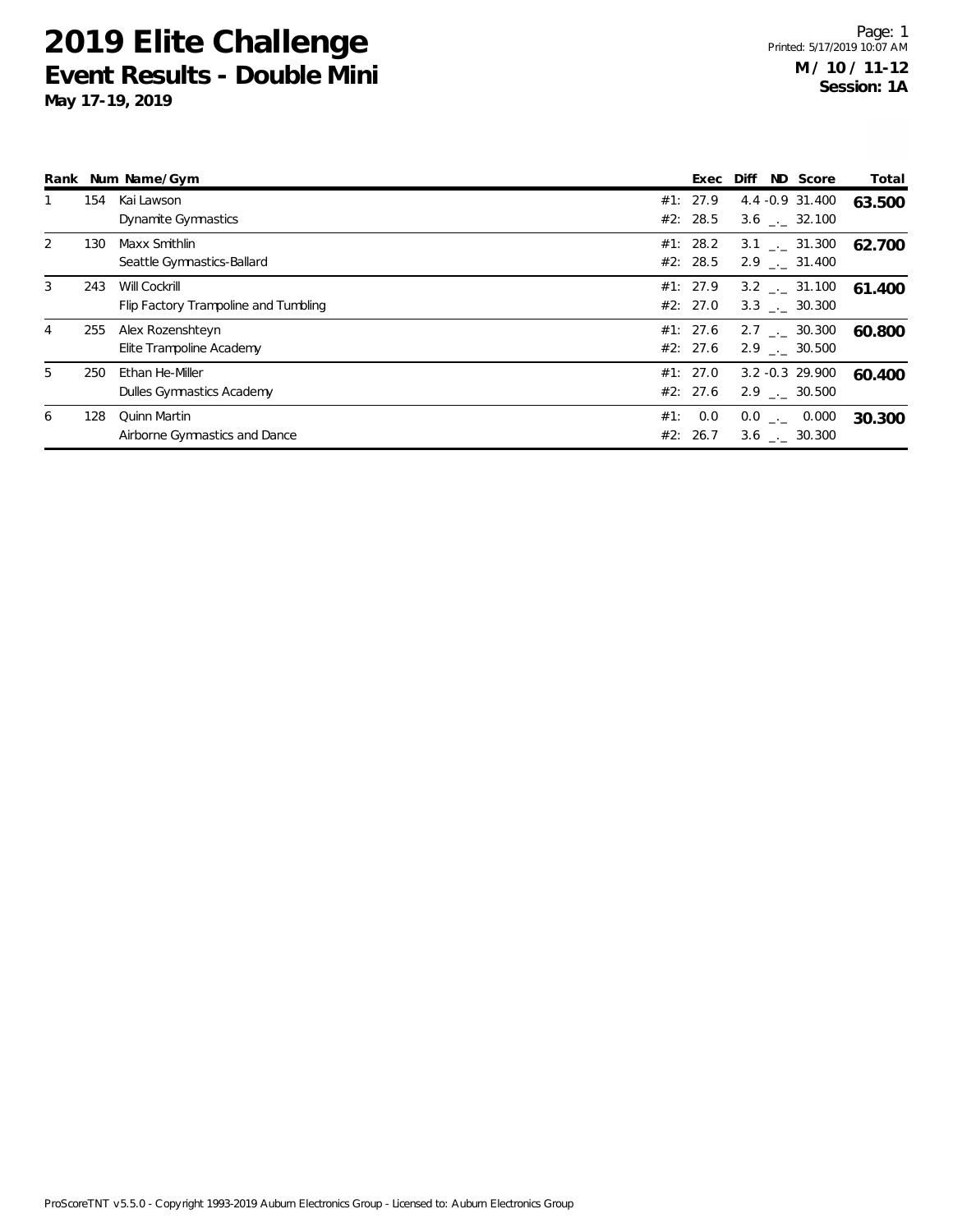|   |     | Rank Num Name/Gym                                  |                      | Exec Diff ND Score                                           | Total  |
|---|-----|----------------------------------------------------|----------------------|--------------------------------------------------------------|--------|
|   | 266 | Leah Edelman<br>Elite Trampoline Academy           | #1: 28.8<br>#2: 27.6 | $3.3$ $_{\leftarrow}$ 32.100<br>$3.2$ $_{\leftarrow}$ 30.800 | 62.900 |
| 2 | 126 | Samantha Breckenridge<br>Kris Power Tumbling       | #1: 28.2             | $3.1$ $_{-1}$ $31.300$<br>$#2: 28.2 \t3.2 \t3.31.400$        | 62.700 |
| 3 | 268 | Betsy Nash<br>Merino Trampoline Gymnastics Academy | #1: 28.2             | $3.0$ $_{-1}$ $31.200$<br>#2: 28.2 3.1 $\ldots$ 31.300       | 62.500 |
| 4 | 265 | Ava DeHanes<br>Elite Trampoline Academy            | #1: 28.2<br>#2: 26.7 | 2.7 $\frac{1}{2}$ 30.900<br>$3.7$ $_{\sim}$ 30.400           | 61.300 |
| 5 | 246 | Marlena Gracia<br>Garden State Trampoline Academy  | #1: 27.3<br>#2: 27.3 | $3.2$ $_{\leftarrow}$ 30.500<br>$3.1 - 0.9$ 29.500           | 60.000 |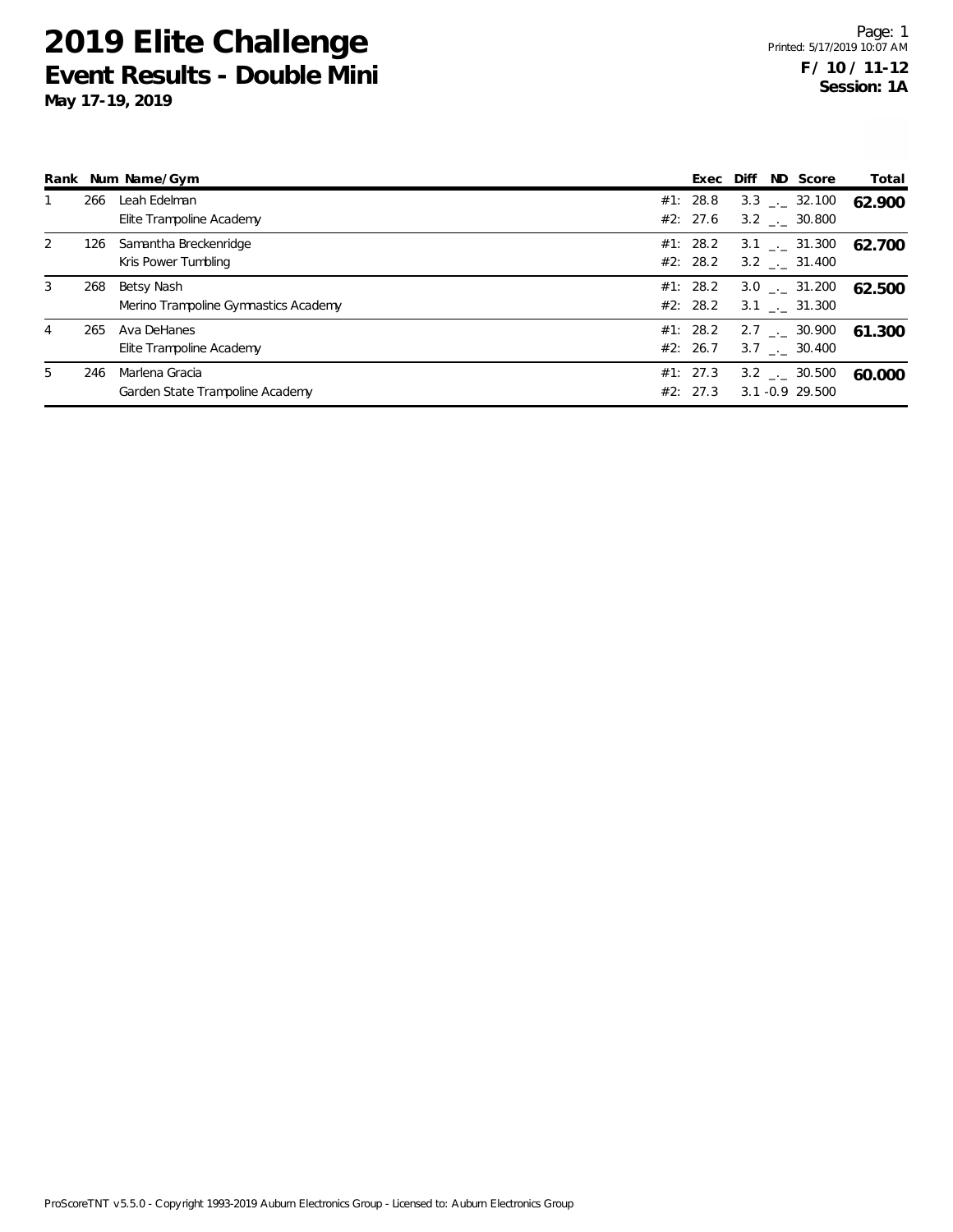|    |     | Rank Num Name/Gym                                         |            | Exec                 | Diff                                                         | ND Score | Total  |
|----|-----|-----------------------------------------------------------|------------|----------------------|--------------------------------------------------------------|----------|--------|
|    | 258 | Nate Swanepoel<br>Vargas Academy                          | #1:<br>#2: | 28.2<br>28.8         | 5.2 -0.9 32.500<br>4.8 - 0.9 32.700                          |          | 65.200 |
| 2  | 133 | Cristian Aguirre<br><b>Integrity Athletics</b>            | #1:<br>#2: | 29.0<br>28.3         | $3.2$ $_{\leftarrow}$ 32.200<br>4.8 -0.3 32.800              |          | 65.000 |
| 3F | 270 | Rowan Deakin<br>World Elite                               | #1:<br>#2: | 28.6<br>27.4         | 5.2 -0.9 32.900<br>4.4 $\frac{1}{2}$ 31.800                  |          | 64.700 |
| 3  | 134 | Zachary Halter<br>Seattle Gymnastics-Ballard              |            | #1: 28.5<br>#2: 28.7 | $3.1$ _._ 31.600<br>$3.3$ $_{\leftarrow}$ 32.000             |          | 63.600 |
| 4  | 132 | Ben Adams<br>Sonshine Gymnastics                          |            | #1: 27.6<br>#2: 28.2 | 4.4 $\qquad$ 32.000<br>$3.1$ _._ 31.300                      |          | 63.300 |
| 5  | 404 | <b>Charles Medlock</b><br>Gleasons Gymnastics Maple Goves | #1:<br>#2: | 28.1<br>28.0         | 4.4 -0.9 31.600<br>3.5 -0.3 31.200                           |          | 62.800 |
| 6T | 283 | Caden Wharton<br>Dulles Gymnastics Academy                | #1:        | 28.1<br>#2: 28.3     | $3.2$ $_{\leftarrow}$ 31.300<br>$3.1$ _._ 31.400             |          | 62.700 |
| 7T | 269 | Luke Davis<br><b>Central Illinois Athletics</b>           |            | #1: 28.5<br>#2: 27.7 | $3.3$ $_{\leftarrow}$ 31.800<br>$3.2$ $_{\leftarrow}$ 30.900 |          | 62.700 |
| 8  | 228 | <b>BJ</b> Mensah<br>Wendy Hilliard Gymnastics Foundation  | #1:<br>#2: | 28.0<br>27.8         | 3.6 -0.9 30.700<br>3.5 - 0.9 30.400                          |          | 61.100 |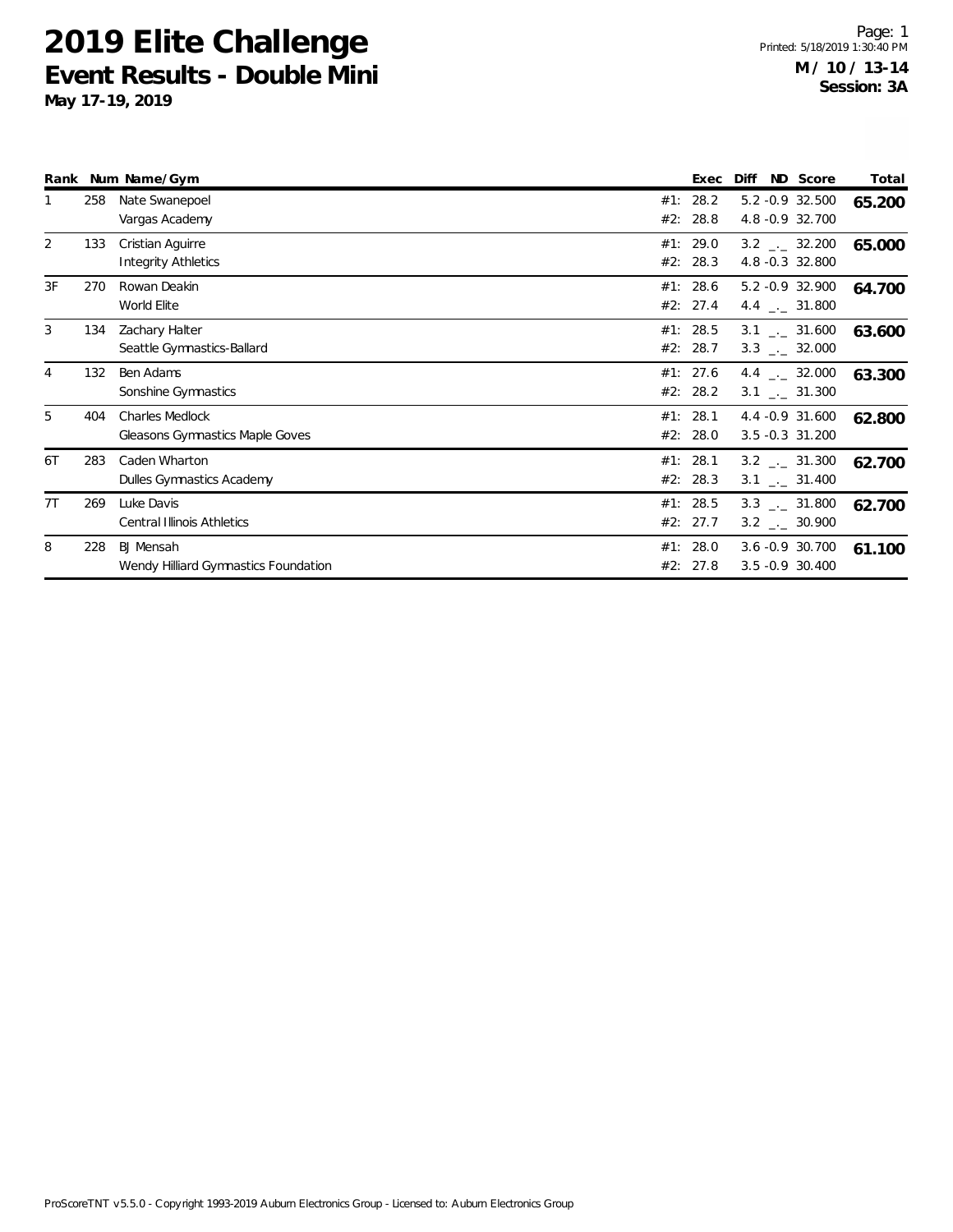|            |     | Rank Num Name/Gym                                     | Exec                 | Diff ND Score                                                | Total  |
|------------|-----|-------------------------------------------------------|----------------------|--------------------------------------------------------------|--------|
| 1          | 251 | Jiji Kent<br>Elite Sports Complex Inc.                | #1: 27.6<br>#2: 27.7 | 4.8 $\qquad \qquad -2$ 32.400<br>4.4 $\frac{1}{2}$ 32.100    | 64.500 |
| 2          | 279 | Skylar Reale<br>Indigo Gymnastics Center              | #1: 28.9<br>#2: 28.5 | $3.3$ $_{\leftarrow}$ 32.200<br>$3.4$ $_{\leftarrow}$ 31.900 | 64.100 |
| 3          | 231 | Nastia Katchalova<br>Elite World Gymnastics           | #1: 27.7<br>#2: 27.8 | 4.4 $\qquad$ 32.100<br>4.4 -0.3 31.900                       | 64.000 |
| 4          | 276 | Ava Huss<br>Air Sports                                | #1: 28.5<br>#2: 28.2 | $3.2$ $_{\leftarrow}$ 31.700<br>$3.1$ $_{-}$ 31.300          | 63.000 |
| 5          | 272 | Leah Garafalo<br>Garden State Trampoline Academy      | #1: 27.7<br>#2: 27.3 | 4.4 $\frac{1}{2}$ 32.100<br>4.4 -0.9 30.800                  | 62.900 |
| 6T         | 278 | Clara McNew<br><b>Central Illinois Athletics</b>      | #1: 28.3<br>#2: 28.2 | $3.0$ __ 31.300<br>$3.3$ $_{\leftarrow}$ 31.500              | 62.800 |
| 7T         | 274 | Aamirah Hayes<br>Merino Trampoline Gymnastics Academy | #1: 28.5<br>#2: 27.9 | $3.3$ _ $-31.800$<br>$3.1$ $_{-1}$ 31.000                    | 62.800 |
| 8T         | 121 | Avery Kroeker<br><b>Stars Gymnastics</b>              | #1: 28.7<br>#2: 28.4 | $3.2$ _._ 31.900<br>3.0 -0.9 30.500                          | 62.400 |
| 9T         | 256 | Ashley Sherman<br>Elite Trampoline Academy            | #1: 28.6<br>#2: 28.1 | $2.7$ $_{\leftarrow}$ 31.300<br>$3.0$ _ $-31.100$            | 62.400 |
| <b>10T</b> | 238 | Hannah Barlow<br>Indigo Gymnastics Center             | #1: 28.7<br>#2: 28.0 | $2.7$ $_{\leftarrow}$ 31.400<br>$3.0$ _ $-31.000$            | 62.400 |
| 11         | 223 | Gracie Cain<br>Eagle Gymnastics Academy               | #1: 28.2<br>#2: 28.4 | $3.2$ $-.2$ 31.400<br>3.3 - 0.9 30.800                       | 62.200 |
| 12         | 275 | Ella Henshaw<br>Merino Trampoline Gymnastics Academy  | #1: 19.9<br>#2: 27.5 | $0.6$ _._ 20.500<br>$3.1$ $_{\leftarrow}$ 30.600             | 51.100 |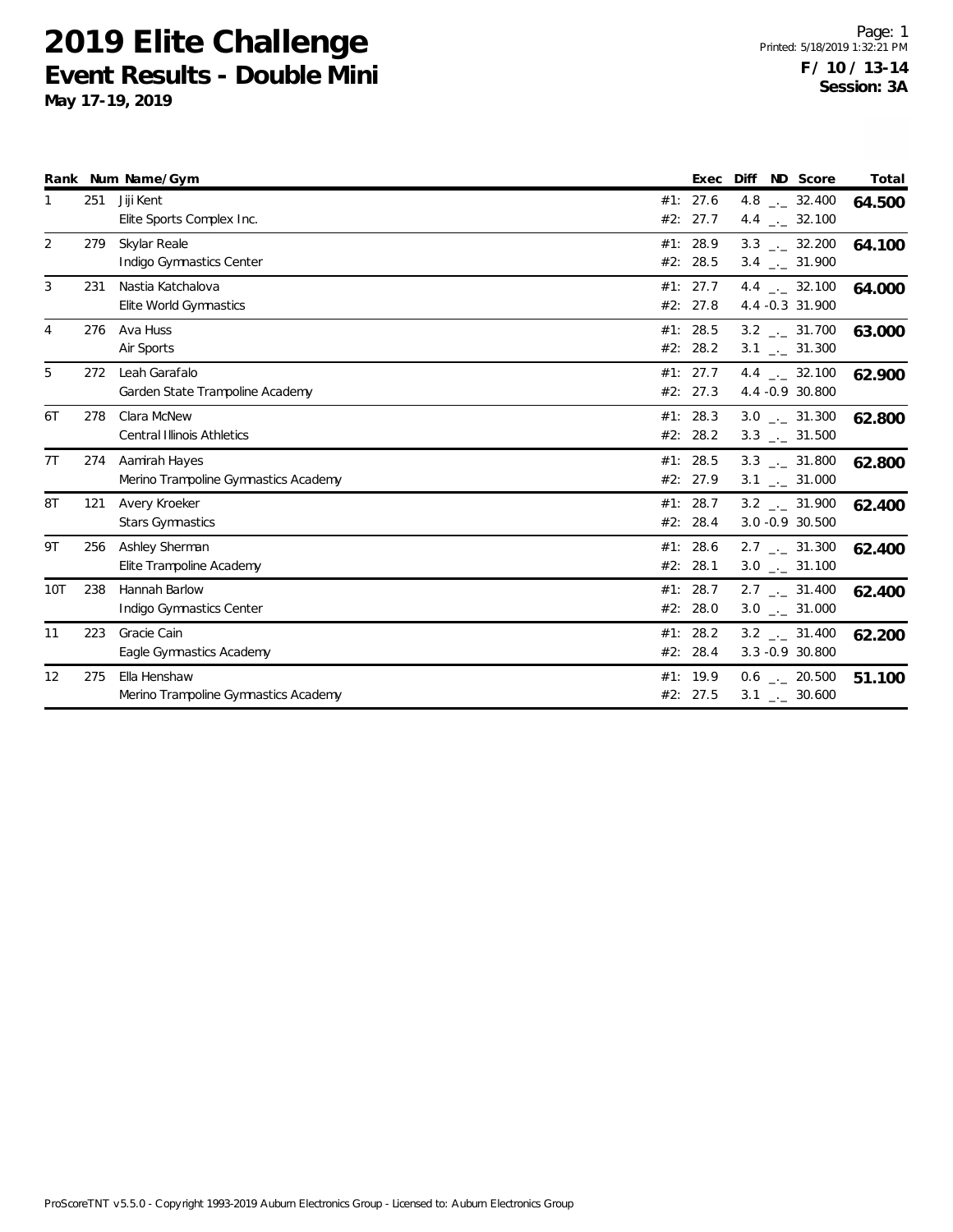|                |     | Rank Num Name/Gym                                     |            | Exec                 | ND Score<br>Diff                                        | Total  |
|----------------|-----|-------------------------------------------------------|------------|----------------------|---------------------------------------------------------|--------|
|                | 221 | Alex Balinbin<br><b>Elmwood Gymnastics</b>            | #1:<br>#2: | 28.6<br>29.0         | $5.2$ _ $-$ 33.800<br>$5.2$ _ $-34.200$                 | 68.000 |
| 2              | 110 | Kaden Garcia<br><b>High Altitude</b>                  | #1:<br>#2: | 28.1<br>28.5         | 5.2 -0.3 33.000<br>5.6 -0.3 33.800                      | 66.800 |
| 3              | 117 | Ryan Diez<br>Park Avenue Gymnastics                   | #1:<br>#2: | 28.6<br>28.8         | $5.2 - 1.2$ 32.600<br>5.2 -0.3 33.700                   | 66.300 |
| 4              | 107 | Alexander Brigance<br><b>Amplify Gymnastics</b>       | #2:        | #1: 28.0<br>28.9     | 4.8 $\_\_$ 32.800<br>$5.6 - 1.2$ 33.300                 | 66.100 |
| 5              | 197 | Johathon Purdum<br>Airbenders                         | #2:        | #1: 27.3<br>28.1     | $6.0 -0.3$ 33.000<br>$5.6 - 1.2$ 32.500                 | 65.500 |
| 6              | 112 | AJ Noble<br><b>Champions Westlake</b>                 | #2:        | #1: 28.2<br>28.4     | 5.2 -0.9 32.500<br>4.8 -0.3 32.900                      | 65.400 |
| $\overline{7}$ | 282 | Cade Robinson<br>Sonshine Academy Inc.                | #1:        | 28.2<br>#2: 28.1     | 4.8 $\qquad$ $-$ 33.000<br>$3.7$ $_{\leftarrow}$ 31.800 | 64.800 |
| 8              | 124 | <b>Connor Shemenski</b><br><b>Integrity Athletics</b> |            | #1: 28.7<br>#2: 27.8 | 4.8 -0.9 32.600<br>4.8 -1.5 31.100                      | 63.700 |
| 9              | 406 | Jack Yerxa<br>Gleasons Gymnastics Maple Goves         | #1:        | 29.1<br>#2: 27.0     | $3.5$ $_{-}$ 32.600<br>4.4 -0.9 30.500                  | 63.100 |
| 10             | 222 | Beau Beltran<br>World Champions Centre                | #1:<br>#2: | 20.2<br>27.3         | $2.4$ $_{-}$ 22.600<br>$5.2 - 1.2$ 31.300               | 53.900 |
| 11             | 229 | Kody Priest<br>Indigo Gymnastics Center               | #1:        | 0.0<br>#2: 27.3      | $0.0$ _ 0.000<br>$3.6 - 0.9$ 30.000                     | 30.000 |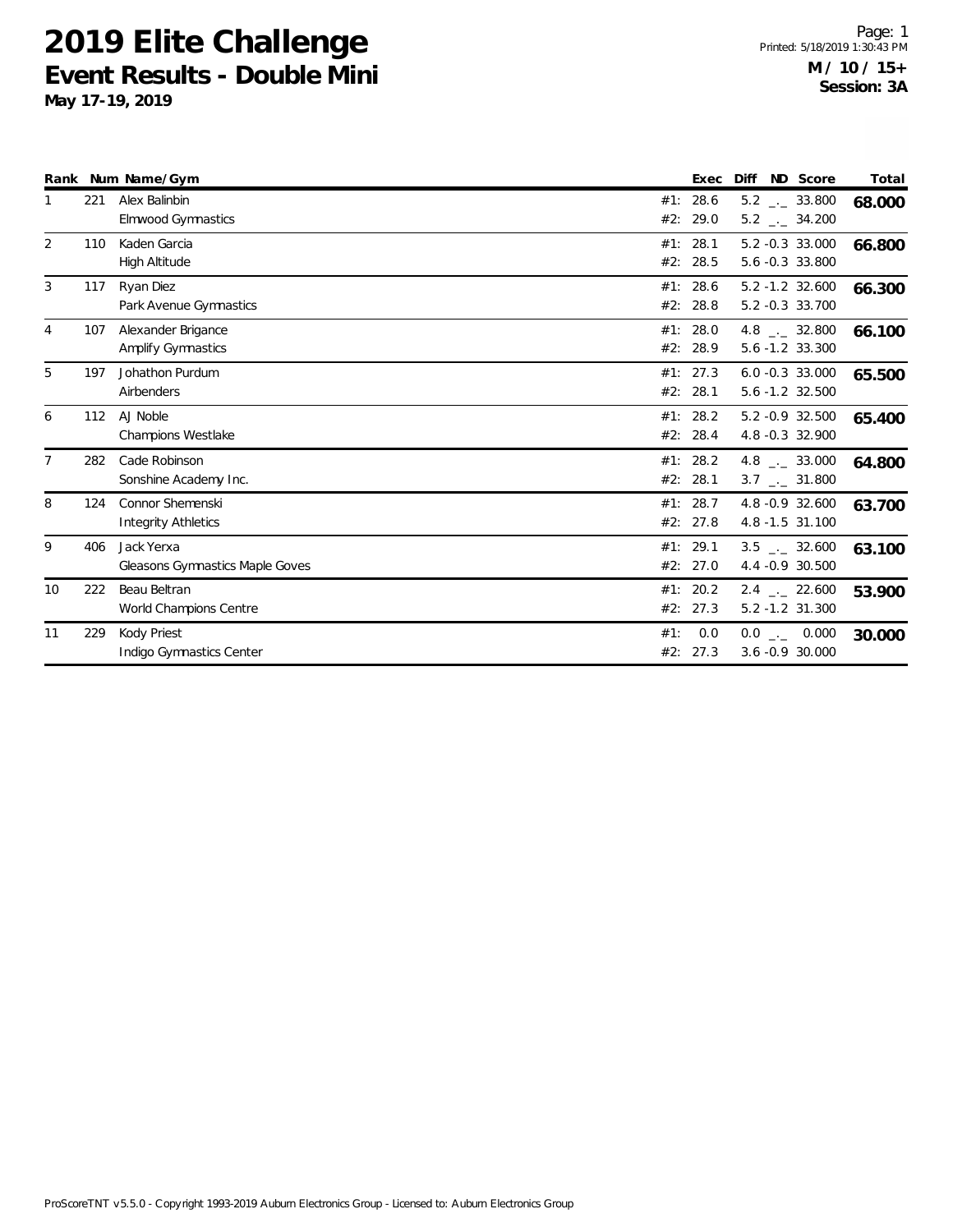**May 17-19, 2019**

|              |            | Rank Num Name/Gym                                                 |     | Exec                               | Diff | ND Score                                                                        | Total  |
|--------------|------------|-------------------------------------------------------------------|-----|------------------------------------|------|---------------------------------------------------------------------------------|--------|
| $\mathbf{1}$ | 260        | Caroline Walker<br>Eagle Gymnastics Academy                       | #2: | #1: 29.1<br>28.7                   |      | 4.8 $_{\leftarrow}$ 33.900<br>$3.3$ $_{\leftarrow}$ 32.000                      | 65.900 |
| 2            | 226        | Kaylee Larson<br>World Elite                                      | #2: | #1: 28.3<br>28.4                   |      | 4.8 -0.3 32.800<br>4.8 -0.3 32.900                                              | 65.700 |
| 3            | 119        | Chloe Harnar<br>Amplify Gymnastics                                |     | #1: $27.8$<br>#2: 28.2             |      | 4.8 $_{\leftarrow}$ 32.600<br>$3.9$ $_{\leftarrow}$ 32.100                      | 64.700 |
| 4            | 113        | Tarynn Van Natta<br><b>Integrity Athletics</b>                    |     | #1: 28.1<br>#2: 28.4               |      | 4.4 $\frac{1}{2}$ 32.500<br>$3.4$ _._ 31.800                                    | 64.300 |
| 5            | 263        | Erin Dirr<br><b>MJM Studios</b>                                   | #1: | 28.6<br>#2: 28.2                   |      | $3.5$ _ $-32.100$<br>4.8 - 0.9 32.100                                           | 64.200 |
| 6            | 248        | Gracie Harder<br>Carolina Elite Trampoline Academy                |     | #1: 27.5<br>#2: 28.8               |      | 4.4 $_{\leftarrow}$ 31.900<br>$3.4$ $-2.32.200$                                 | 64.100 |
| 7            | 245        | Karlee English<br>Powerhouse TNT Gymnastics                       |     | #1: 27.9<br>#2: 28.1               |      | $3.6$ $_{-1}$ 31.500<br>4.4 $\frac{1}{2}$ 32.500                                | 64.000 |
| 8            | 233        | Kyla Larson<br>World Elite                                        |     | #1: 27.6<br>#2: 28.2               |      | 5.2 -0.3 32.500<br>$3.1$ $_{\leftarrow}$ 31.300                                 | 63.800 |
| 9T           | 257        | Michelle Sherman<br>Elite Trampoline Academy                      |     | #1: 28.8<br>#2: 29.1               |      | $2.7$ $_{\leftarrow}$ 31.500<br>$2.9$ $_{\leftarrow}$ 32.000                    | 63.500 |
| 10T          | 407        | Brenna Busch<br>Gleasons Gymnastics Maple Goves                   |     | #1: 28.5<br>#2: 28.3               |      | 3.6 -0.3 31.800<br>$3.4$ $_{-1}$ 31.700                                         | 63.500 |
| 11T          | 111        | Kailyn Brzozowski<br>Tumble Tech                                  |     | #1: 28.7<br>#2: 27.9               |      | $3.2$ $_{-}$ 31.900<br>$3.3$ _ $-31.200$                                        | 63.100 |
| 12T          | 237        | McKenzie Petrich<br>Ultimate Air                                  | #1: | 28.1<br>#2: 27.9                   |      | 3.6 -0.9 30.800<br>4.4 $\qquad$ 32.300                                          | 63.100 |
| 13T          | 241        | Anjali Clark<br><b>Funtastic Gymnastics</b>                       |     | #1: 28.4<br>#2: 28.2               |      | $3.1$ $_{\leftarrow}$ 31.500<br>$3.0$ __ 31.200                                 | 62.700 |
| 14T          | 123        | <b>Betty Reed</b><br>Seattle Gymnastics-Ballard                   |     | #1: $28.0$<br>#2: 28.2             |      | $3.2$ _ $-31.200$<br>$3.3$ $_{\leftarrow}$ 31.500                               | 62.700 |
| 15T          | 264        | Kimberly Tipton<br>Victoria Gymagic Inc.                          | #1: | 28.2<br>#2: 27.0                   |      | 4.8 - 0.9 32.100<br>4.8 -1.2 30.600                                             | 62.700 |
| 16T          | 114        | Peyton Brown<br>Tumble Tech                                       |     | #1: 27.9<br>#2: 28.2               |      | $3.1$ _._ 31.000<br>$2.9$ $_{\leftarrow}$ 31.100                                | 62.100 |
| 17T          | 242        | Jenna Clark<br><b>MJM Studios</b>                                 |     | #1: $28.0$<br>#2: 27.9             |      | $3.0$ _ $-31.000$<br>$3.2$ _ $-31.100$                                          | 62.100 |
| <b>18T</b>   | 244<br>122 | Mary DesJardins<br><b>MJM Studios</b><br>Mackenzie Maness         |     | #1: 27.7<br>#2: 27.9<br>#1: $27.7$ |      | $3.1$ $_{-1}$ 30.800<br>$3.0$ _ $-30.900$<br>3.5 -0.3 30.900                    | 61.700 |
| 19T          | 281        | Let It Shine Gymnastics                                           |     | #2: 27.2                           |      | $3.6$ $_{\leftarrow}$ 30.800<br>$3.3$ $_{-1}$ 30.600                            | 61.700 |
| 20T<br>21T   | 230        | Adrienne Moody<br>Dulles Gymnastics Academy<br><b>Emily White</b> |     | #1: 27.3<br>#2: 28.2<br>#1: $27.3$ |      | $2.7$ $_{\leftarrow}$ 30.900                                                    | 61.500 |
| 22           | 236        | Edge Sports Tumbling and Cheer<br>Aislin Patterson                |     | #2: 28.1<br>#1: 27.1               |      | $3.2$ $_{\leftarrow}$ 30.500<br>$2.9$ $_{\leftarrow}$ 31.000<br>3.0 -0.3 29.800 | 61.500 |
| 23T          | 252        | Merino Trampoline Gymnastics Academy<br>Amanda Long               |     | #2: 28.5<br>#1: $27.6$             |      | $3.1$ $_{-1}$ 31.600<br>$2.7$ $_{\leftarrow}$ 30.300                            | 61.400 |
|              |            | Indigo Gymnastics Center                                          |     | #2: 28.0                           |      | $2.9$ $_{\leftarrow}$ 30.900                                                    | 61.200 |

ProScoreTNT v5.5.0 - Copyright 1993-2019 Auburn Electronics Group - Licensed to: Auburn Electronics Group